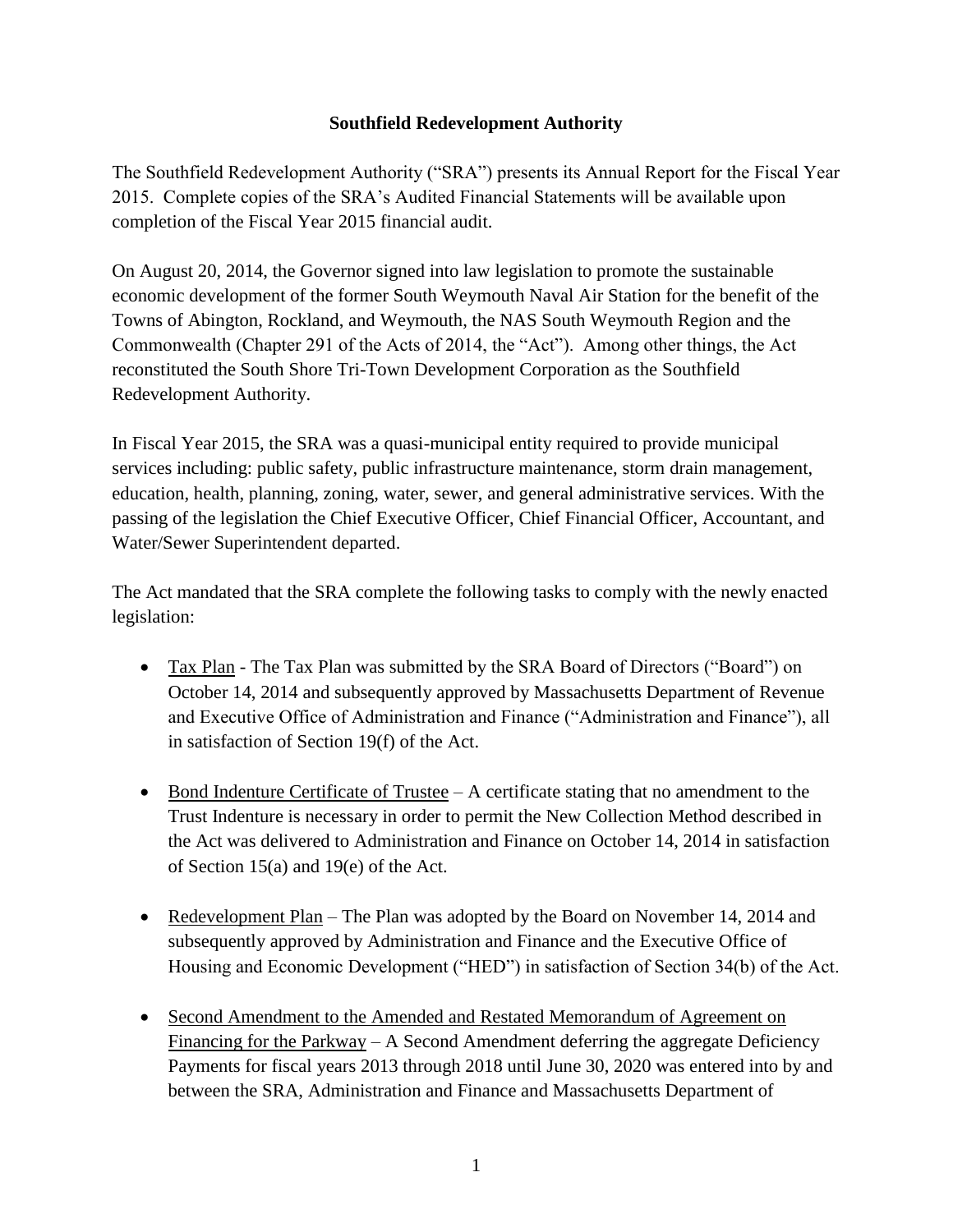Transportation ("MassDOT") as of December 30, 2014 in satisfaction of Section 34(b) of the Act.

- Parkway Phase Two Financing Agreement An Agreement whereby the Commonwealth agrees to finance, design and construct an extension from the Delahunt Parkway to Trotter Road, and further states that the Commonwealth may agree to finance, design and construct the remaining segments of Phase 2 of the Parkway subject to the Commonwealth's capital plan and statutory debt limit was entered into by and between the SRA, MassDOT and HED as of December 30, 2014 in satisfaction of Section 34(c) of the Act.
- Amended Zoning By-Laws and Regulations All amendments were adopted by the Board on December 15, 2014 in satisfaction of Section 14(d) of the Act.
- Amended DDA The Board took all action to update and execute the DDA as of December 18, 2014 in satisfaction of Section 15 of the Act.

In addition, in March 2015 the Office of Economic Adjustment of the United States Department of Defense formally recognized the SRA as the Local Redevelopment Authority (LRA) for the purpose of implementing the redevelopment plan for the former NAS South Weymouth and assuming said responsibility from the South Shore Tri-Town Development Corporation.

As such, the SRA timely satisfied all of its obligations under the Act and all of the Act's provisions are in full force and effect.

# **Project Overview**

As of June 30, 2015, land transfers from the Navy (Economic Development Conveyance or "EDC") and National Park Service (Public Benefit Conveyance or "PBC") to the SRA had occurred as shown in the table below.

| <b>Transfer Date</b> | <b>EDC</b> Property | <b>PBC Property</b> |
|----------------------|---------------------|---------------------|
| May 2003             | 324 acres           | 225 acres           |
| December 2011        | 558 acres           | 123 acres           |
| September 2013       | 26 acres            | 7 acres*            |
| Remaining            | 97 acres            | 25 acres            |
| Totals               | 1005 acres          | 380 acres           |

\* Property assigned to National Park Service, transfer to SRA pending.

# Development Status

• Proposed residential units to be constructed - 2,855 units.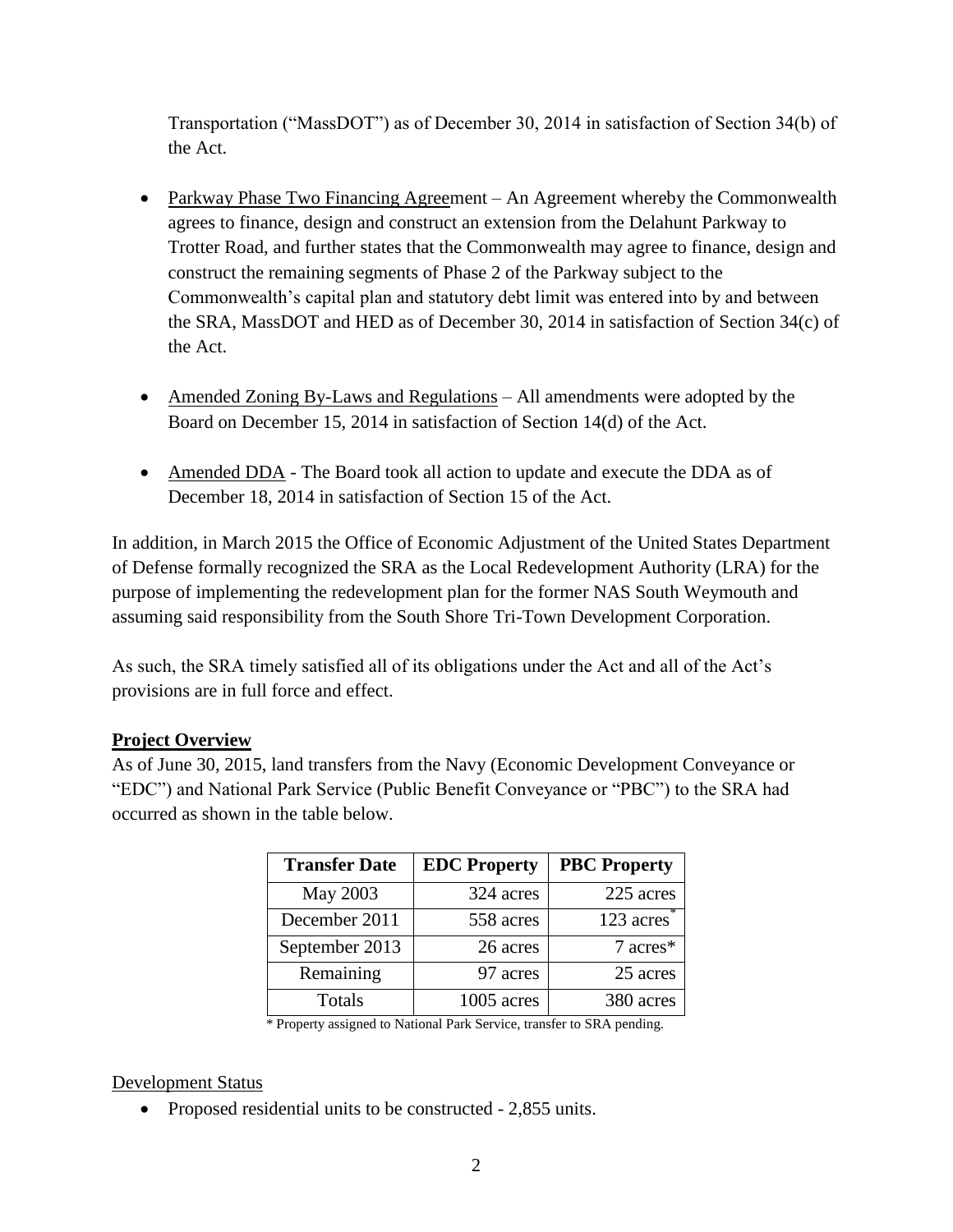- Proposed commercial space to be constructed 900,000 square feet minimum
- Residential units with all required permits 629
- Residential units completed 413
- Commercial space with all required permits 55,342 square feet
- Commercial space built to shell 15,342 square feet
- Additional Residential units approved through Site Plan 200

Transportation and other Improvements

- The SRA continued to maintain the Bill Delahunt (East/West) Parkway. The initial phases of this project are complete – connecting Shea Memorial Drive to Weymouth Street/Rockland.
- The Trotter Road Multimodal Access Improvements Project was completed.
- The Route 18 Widening and Reconstruction project (intersection improvements phase) reached completion in 2009. The second phase of the 4.1 mile project will include all remaining work and is currently projected to go out to bid in the fall of 2016.
- \$175,000 was appropriated and a contract was awarded for construction of the TACAN Outfall Drainage Improvements project. Construction projected to commence in FY16.
- The SRA approved the transfer of existing public ways on December 29, 2014 in satisfaction of Section 19(c) of the Act.

Master Developer Activity

- Pulte Homes of New England, LLC purchased 19.3 acres from LNR South Shore, LLC on January 14, 2015 for development of 200 residential condominium units referenced as Transit Village.
- The Board approved on May 11, 2015 the transfer of the Master Developer LNR South Shore, LLC, owned by Starwood CPG Operations, LLC to LStar Southfield, LLC, a subsidiary of LStar Management, LLC.
- A Second Amended and Restated Disposition and Development Agreement was entered into by and between the SRA and LStar Southfield, LLC, on May 13, 2015.
- As of June 30, 2015 the sale of approximately 14 acres to Pulte Homes of New England, LLC for development of 54 residential units referenced as Winterwoods-1 was not yet recorded.

Transit Village - Pulte Homes of New England, LLC

- Development Plan approved for 200 residential condominium units by Special Permit Granting Authority - December 22, 2014
- Variances granted by Variance Granting Authority December 22, 2014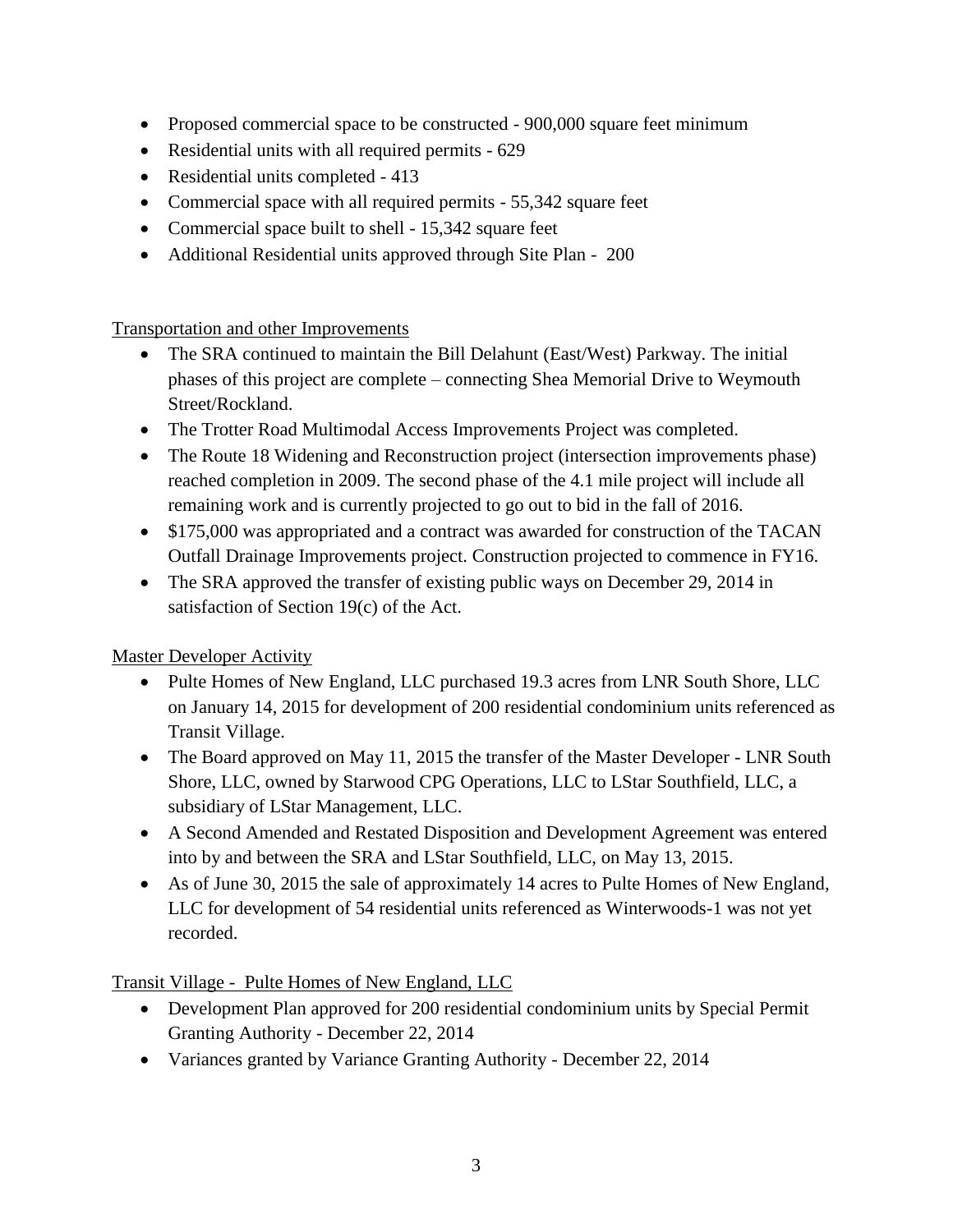- Approval Not Required (ANR) subdivision plan endorsed by Applicable Subdivision Board – December 22, 2014
- Abbreviated Notice of Resource Area Delineation (ANRAD) approved by Conservation Commission - December 22, 2104
- Request for Determination of Applicability (RDA) approved by Conservation Commission - March 9, 2015
- Site Plan approved by Permit Granting Authority April 13, 2015
- Notice of Intent (NOI) approved by Conservation Commission April 13, 2015

Winterwoods – Pulte Homes of New England, LLC

- Abbreviated Notice of Resource Area Delineation (ANRAD) approved by Conservation Commission - December 22, 2014
- Development Plan approved for 108 residential units by Special Permit Granting Authority - April 27, 2015
- Variances granted by Variance Granting Authority April 27, 2015
- Approval Not Required (ANR) subdivision plan (Winterwoods-1) endorsed by Applicable Subdivision Board - June 22, 2015

Dorset Park – Northland Residential

- Phase 1A Development Plan revision approved for 26 residential units by Special Permit Granting Authority – May 26, 2015
- Variances granted by Variance Granting Authority May 26, 2015
- Phase1A Subdivision Plan revision approved by Applicable Subdivision Board June 22, 2015

Fairing Way – William B. Rice Eventide

 $\bullet$  Site work has commenced for the construction of the 216 (age 55+) Senior Housing residential units and 46 bed long term care facility.

# **Financial**

# Revenues and Expenses

The Fiscal Year 2015 General Fund operating budget was approved at \$3,668,859.84. Expenditures totaled approximately \$3.3 million. Debt service represented 29% of the expenses, while 22% was paid for municipal services including education, police and fire. Legal costs were approximately 12% and personnel 11%.

FY15 Revenue sources totaled \$3,912,797. Tax revenue characterized 64% of this total, while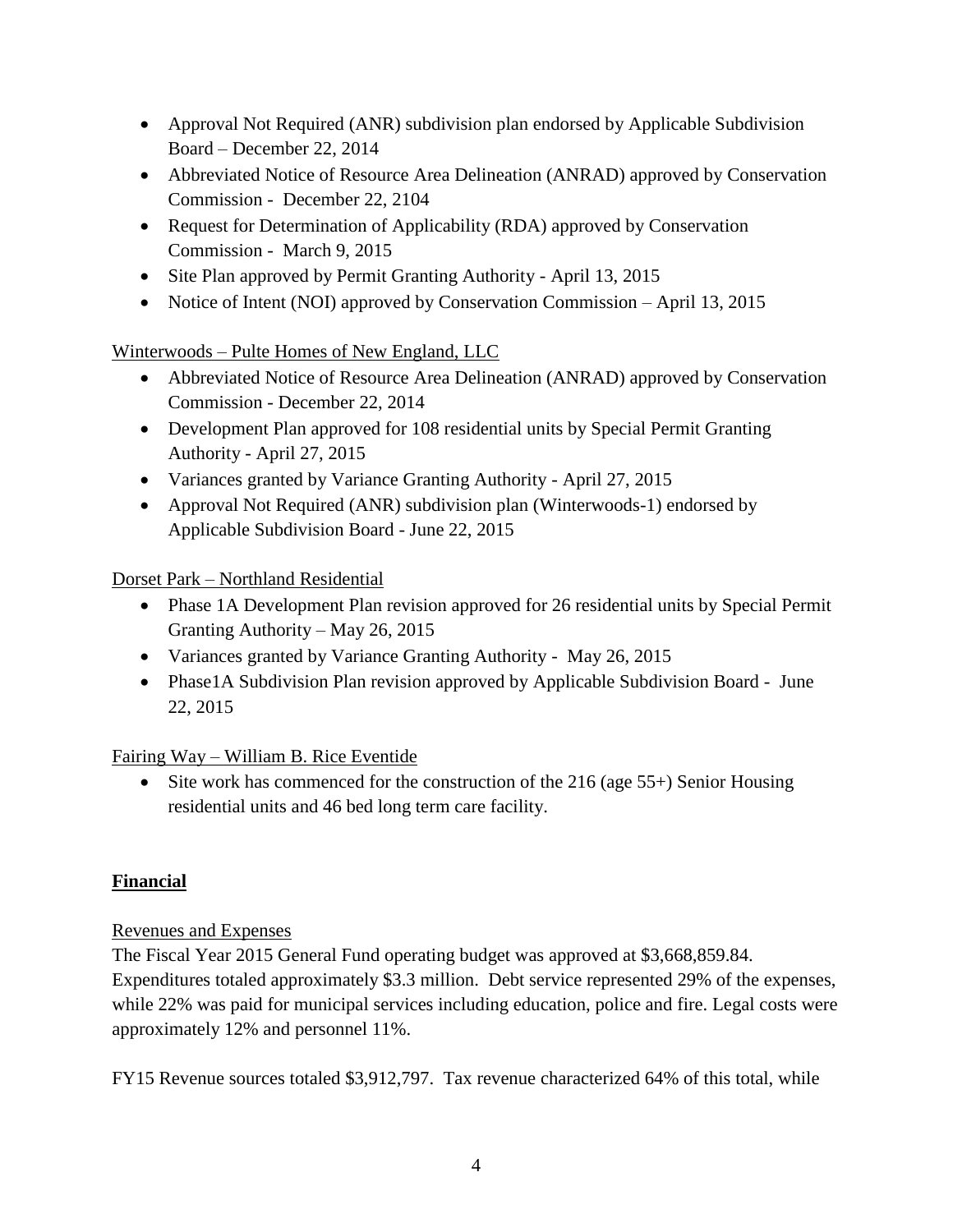entitlement fees were 11%. The Infrastructure Bond special assessment also represented 11% of the revenue.

### Property Values

Real Estate property values within SouthField are submitted annually to Massachusetts Department of Revenue for certification in accord with Chapter 59 of the General Laws. Once certified, the Board of Assessors is able to determine the tax rate. The FY15 Board of Assessors included Dennis Robson (Rockland), Pam Pantermoller (Weymouth), and Jack Pistorino (Abington). With completion of the Cottages at HollyBrook and Parkview Place, as well as partial construction of Southfield Commons on the Green, residential values increased approximately 43% in FY15.

|                                    |    | FY09       | <b>FY10</b> | <b>FY11</b>  | <b>FY12</b> | <b>FY13</b> | <b>FY14</b>  | <b>F15</b>      |
|------------------------------------|----|------------|-------------|--------------|-------------|-------------|--------------|-----------------|
|                                    |    |            |             |              |             |             |              |                 |
| <b>VALUATION</b> by property class |    |            |             |              |             |             |              |                 |
|                                    |    |            |             |              |             |             |              |                 |
| Residential                        | S  | 12,642,800 | 12,642,800  | 13, 131, 835 | 20,330,300  | 47,720,900  | \$64,167,400 | \$91,868,600    |
| Open Space                         | \$ | 1,809,800  | 1,809,800   | 1,809,800    | 500,800     | 2,542,500   | 2,542,500    | 6,070,500<br>\$ |
| Commercial                         | \$ | 35,106,400 | 35,106,400  | 35,938,865   | 35,467,300  | 60,268,800  | \$57,923,700 | \$60,718,700    |
|                                    |    |            |             |              |             |             |              |                 |
| Personal Property \\$              |    | 19,000     | 19,000      | 19,000       | 53,000      | 3,363       | 1,776,905    | 975,853         |

# Tax Rate

Tax rates are set for SouthField in a manner consistent with all other cities and towns within the Commonwealth of Massachusetts. Tax rates are approved by the Massachusetts Department of Revenue based upon all revenues including tax receivables. The tax recapitulation (RECAP) requires reporting of all anticipated income and all authorized expenditures for a given year. This calculation yields a tax rate. The historic tax rates for SouthField are listed below:

|                  |                                                        | <b>FY09</b> |  | <b>FY10</b> |  | <b>FY11</b> |  | <b>FY12</b> |  | <b>FY13</b> |  | <b>FY14</b> | <b>FY15</b> |
|------------------|--------------------------------------------------------|-------------|--|-------------|--|-------------|--|-------------|--|-------------|--|-------------|-------------|
| <b>TAX RATES</b> | As approved by the Massachusetts Department of Revenue |             |  |             |  |             |  |             |  |             |  |             |             |
|                  |                                                        |             |  |             |  |             |  |             |  |             |  |             |             |
| Residential      | \$                                                     | 20.06       |  | 11.78       |  | 11.90       |  | 12.89       |  | 13.26       |  | 13.47       | 11.39       |
| Open Space       | \$                                                     | 20.06       |  | 11.78       |  | 1.90        |  | 12.89       |  | 13.26       |  | 13.47       | 22.12       |
| Commercial       | \$                                                     | 20.06       |  | 17.47       |  | 17.70       |  | 23.89       |  | 26.35       |  | 30.73       | 22.12       |
|                  |                                                        |             |  |             |  |             |  |             |  |             |  |             |             |

By way of comparison, the FY2015 tax rates for SouthField communities were: Abington - \$17.00 (Residential and Commercial rate); Rockland - \$19.03 (Residential and Commercial rate); Weymouth - \$12.90 (Residential Rate) \$22.24 (Commercial Rate)

#### Abatements

The SRA began the year with \$400,528 in the Overlay for Abatement accounts. An Appellate Tax Board ("ATB") claim previously filed by William B. Rice Eventide Homes, Inc. was settled out of court in the amount of \$30,000. All other outstanding ATB cases were withdrawn by the applicants eliminating any liability of the SRA. The Board of Assessors voted the release of the Overlay accounts to surplus on May 26, 2015. The year ended with no outstanding abatements or appellate tax cases and no amounts in Overlay.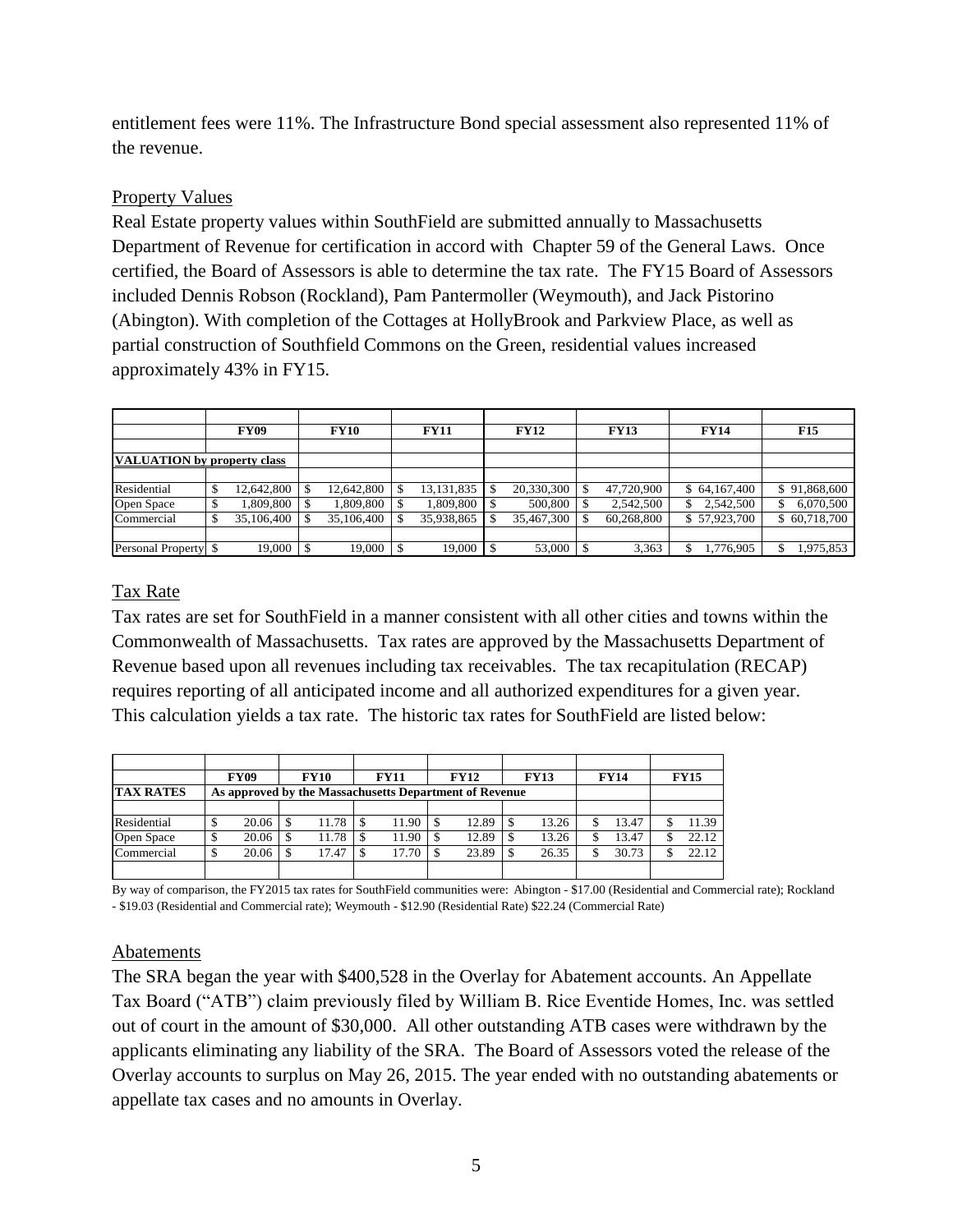#### Outstanding Receivables

There were minimal outstanding General Fund receivables in the amount of \$5,631.24. This number represented outstanding Real Estate and Personal Property Tax as of June  $30^{\text{th}}$ .

#### Infrastructure Bond

The 2010A Infrastructure Development Revenue Bonds ("Bonds") in the amount of \$12.55 million were issued on August 9, 2010. The Bonds are secured by Assessments and Pledged Revenues levied on each Parcel of Assessed Property. The Assessments have been imposed upon the real property within the boundaries of SouthField and are limited to those properties transferred under FOST 1 and 2 (June 2006 conveyance to LNR South Shore, LLC). Assessments are equal to the interest and principal on the Bonds and estimated administrative expenses related to the Bonds. The Assessment Roll is updated each Tax Year. This is the first such bond authorized in the Commonwealth. In FY15, the SRA was required to pledge \$522,625 from dedicated tax revenue toward the debt obligations. The Special Assessment incurred to unimproved land owners as of January 1, 2014 was \$450,000. Together these two amounts totaled the FY15 bond payments due of \$972,625.

#### Parkway Bond

Utilizing funds from the Commonwealth of Massachusetts construction of the East-West Parkway ("Parkway") began in 2010. With the initial construction phases of the Parkway completed, the roadway opened in August of 2013. The Parkway Financing Agreement requires annually the generation of sufficient New State Revenues from SouthField as compared to the Parkway debt service. If a shortfall exists between the Commonwealth's annual debt payment and the calculation for New State Revenues, the SRA is required to make payment of the difference. The Annual Obligation for the Commonwealth is approximately \$1.9 million. During FY15 payments were released from the SRA for prior year deficiencies: \$290,092.50 for the balance of the FY11 deficiency, and \$232,970 for the FY12 deficiency. As previously discussed, the FY13 deficiency of \$1,375,128 was deferred until June 30, 2020 per the newly executed amendment to the Parkway Financing Agreement. The amendment defers aggregate deficiency obligations from FY13 through FY18 until June 30, 2020 and amortizes the amount over the existing Parkway debt service in annual pro rata amounts. All Parkway deficiencies are certified by the Massachusetts Department of Revenue.

#### Free Cash

The undesignated fund balance in the general fund at the end of each fiscal year is submitted to the Massachusetts Department of Revenue for certification of Free Cash. The chart below indicates those amounts certified in prior years.

| <b>IFREE CASH</b> | FY09                             | <b>FY10</b> | FY11        | FY12        | FY13           | <b>FY14</b> |
|-------------------|----------------------------------|-------------|-------------|-------------|----------------|-------------|
|                   |                                  |             |             |             |                |             |
| General Fund      | $\overline{\phantom{0}}$<br>- 12 | 380,135     | \$1,010,951 | \$1,654,836 | 494,786<br>-\$ | \$1,039,658 |

As of the time of this writing, the FY2015 free cash has not been certified.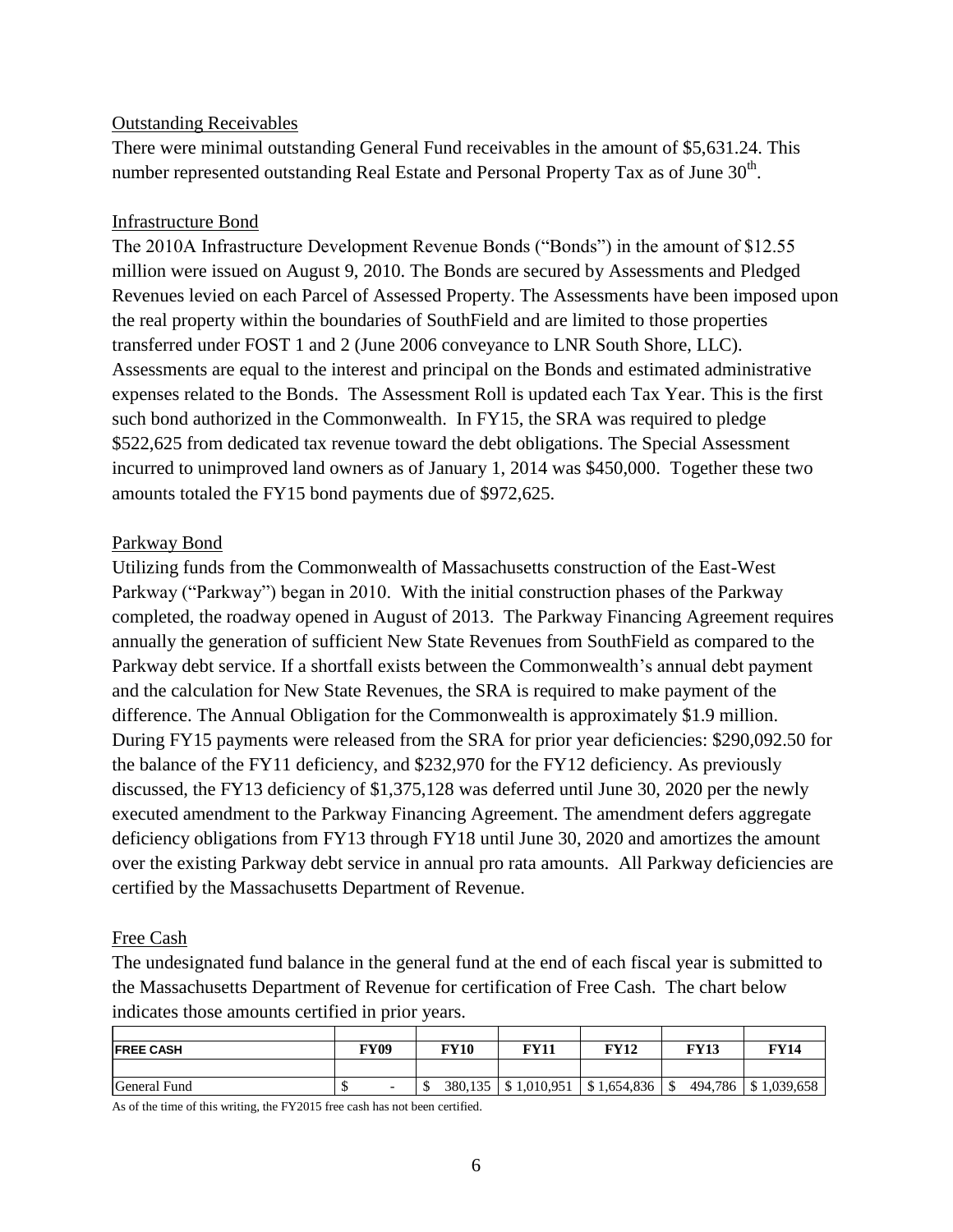During Fiscal Year 2015 \$80,000 from free cash was authorized for legal services and \$175,000 for the TACAN outfall project. An additional \$235,000 from free cash was pledged toward the Fiscal Year 2016 budget.

### Stabilization Account

A Stabilization Account was created in accord with Chapter 40, Section 5B of the General Laws. The Stabilization Account is held in a separate fund. \$322,999.46 was authorized to meet the operational expenses for the first quarter of FY15.

| <b>Stabilization Account</b> | <b>FY2010</b> |           | <b>FY2011</b> |        | <b>FY2012</b> |         |    | <b>FY2013</b> | <b>FY2014</b> |            | <b>FY2015</b> |           |
|------------------------------|---------------|-----------|---------------|--------|---------------|---------|----|---------------|---------------|------------|---------------|-----------|
|                              |               |           |               |        |               |         |    |               |               |            |               |           |
| Balance forward              | \$            | ٠         | ۰D            | 77,842 |               | 78.206  |    | 550,810       |               | 790,029    | \$            | 324,154   |
| Transfers In                 | Φ             | 177.842   |               |        | S             | 472,000 |    | 486,313       |               |            |               |           |
| <b>Transfers Out</b>         | S             | (100,000) |               |        |               |         | Φ  | (251, 165)    |               | (469, 618) |               | (322,999) |
| Interest Income              |               |           | Φ             | 364    | S             | 604     | -S | 4.072         |               | 3,742      | S             | 516       |
|                              |               |           |               |        |               |         |    |               |               |            |               |           |
| <b>EOY Balance</b>           |               | 77,842.00 |               | 78,206 |               | 550,810 |    | 790,029       |               | 324,154    | S             | 1,671     |

# Other Post Employment Benefits ("OPEB")

GASB Statement 45 requires state and local governments to begin reporting OPEB costs and obligations. This statement requires that the annual cost and liability associated with OPEB be computed and gradually accounted for within the governmental entity's books and records. With the SRA having fewer than 100 participants covered under the plan it is eligible for an alternative measurement method of reporting. The report includes the calculation for the Actuarial Accrued Liability ("AAL") which is defined as the total projected liability for OPEB covered under the plan. The AAL calculation uses the data on active employees, employees who are eligible for retiree healthcare, current retirees and beneficiaries. Utilizing this approved methodology and an independent firm to perform the calculations, it was previously determined that the liability as of June 30, 2014 was \$288,727. A separate stabilization fund was established for the specific purpose of holding such funds. As of June 30, 2015 this fund had a balance of \$292,842.

# Retirement Board

The SRA is a member of the Plymouth County Retirement Association ("PCRA"). The PCRA is comprised of a five member Board of Directors with the fiduciary responsibility for the fund assets. As of December 31, 2014, the retirement board issued an annual statement. The plan assets of the retirement board had a market value of \$834.5 million. The PCRA estimated that as of January 1, 2015 it had an unfunded actuarial accrued liability of \$590.5 million. The fund is accounted for on a calendar-year basis.

# Enterprise Funds

The SRA provides its customers with water supply and sewer disposal through contractual agreement with the Town of Weymouth. The SRA previously adopted Chapter 44, Section 53F ½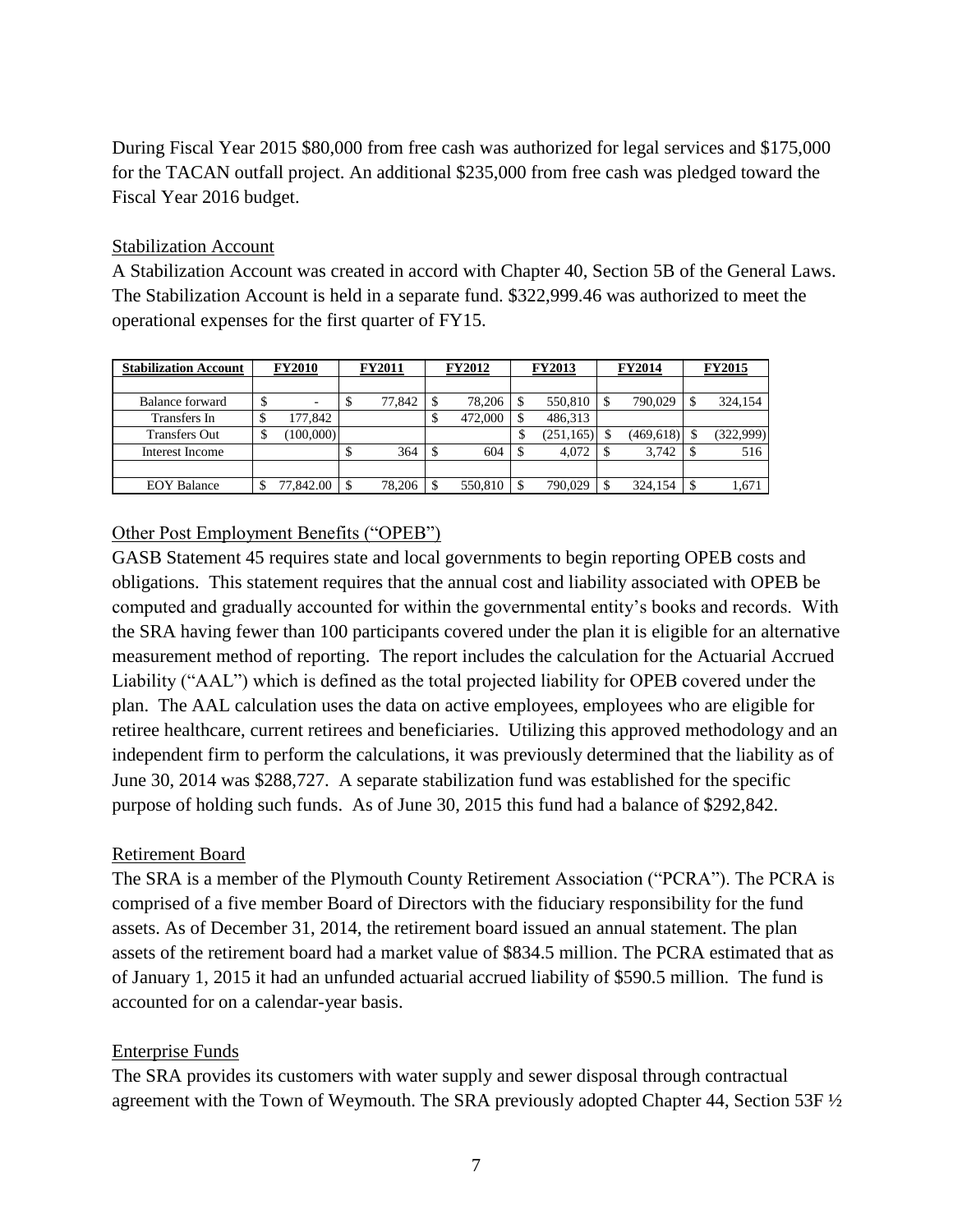of the General Laws for water and sewer activities. Revenues collected are dedicated solely to offset operating expenditures. Any excess balance at year end remains with the enterprise fund.

The FY2015 Water/Sewer Enterprise Fund budget was \$537,250. Expenditures were \$313,952.74 with water supply and sewer discharge costs making up 97%. Carry forward encumbrances were in the amount of \$34,666.08 and consisted of June Water/Sewer charges.

FY15 Water/Sewer Enterprise Fund revenue totaled \$658,002.70. Prior year outstanding receivables collected of \$126,000 were included in this total. The rate structure is two tiered with a user cost of \$15.75 per 100 cubic feet for usage of less than 900 cubic feet per month. For usage of greater than 900 cubic feet per month the user cost is \$23.75 per 100 cubic feet. At the end of the fiscal year \$5,427.07 remained outstanding in receivables.

# Retained Earnings

The undesignated fund balance in the enterprise fund at the end of each fiscal year is submitted to the Massachusetts Department of Revenue for certification of Retained Earnings. The chart below indicates those amounts certified in prior years.

| <b>Retained Earnings</b> | 2009                     | 2010                     | 2011 | 2012                            | 2013                            | 2014 |
|--------------------------|--------------------------|--------------------------|------|---------------------------------|---------------------------------|------|
| Sewer Enterprise         | $\overline{\phantom{a}}$ | $\overline{\phantom{a}}$ |      | $$178,631.00 \;   \; $6,422.00$ |                                 |      |
| Water Enterprise         | $\sim$                   | $\overline{\phantom{a}}$ |      | $4,649.00$ \$8,011.00           |                                 |      |
| Water/Sewer Enterprise   | $\overline{\phantom{0}}$ | $\overline{\phantom{0}}$ |      |                                 | $$126,843.00 \; \; $220,386.00$ |      |

As of the time of this writing, the FY2015 retained earnings have not been certified.

No expenditures from Water/Sewer Retained Earnings were authorized during FY15.

# Cash Management

Quarterly billing of real estate and personal property taxes, as well as monthly billing of water and sewer allowed the SRA to operate on its cash flow throughout FY15. Investment options are limited and governed by the General Laws. Cash was invested primarily in money market accounts. All SRA financial institutions have been rated by Veribanc as "green with three stars". These ratings are reviewed on a semi-annually basis.

# Risk Management

The SRA insurance coverage under FY15 policies included: general liability, property, automobile, directors and officer's coverage, worker's compensation, and an additional umbrella liability policy.

# Advisory Board

The SRA Advisory Board continued to meet throughout Fiscal Year 2015. Current members include Carol Karlberg – Chairman (Weymouth), Bruce Hughes – Vice Chairman (Old Colony Planning Council), Eric Hart – Secretary (Rockland), Joe Shea (Abington), William Koplovsky